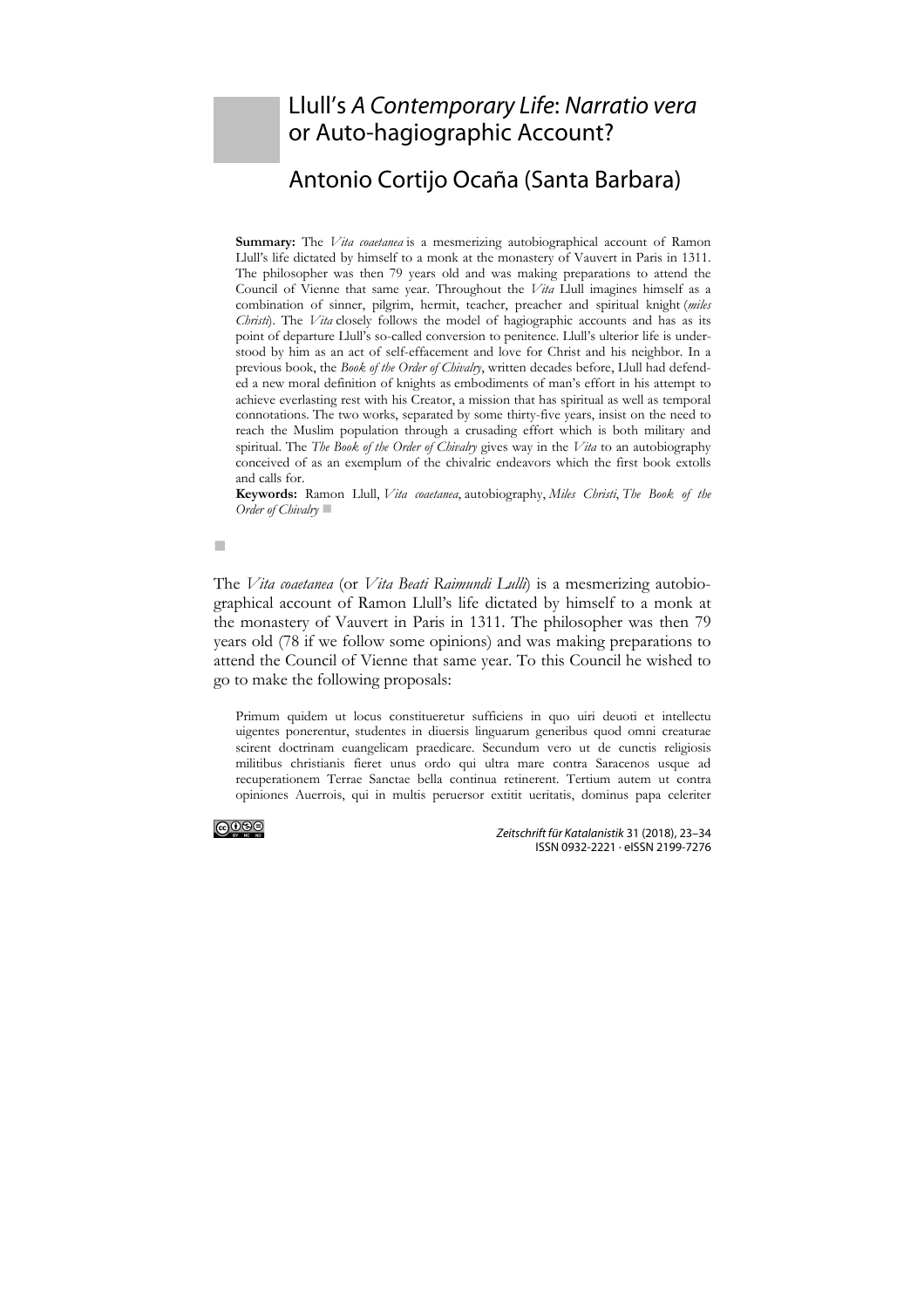ordinaret remedium, quod per uiros inteligentes catholicos, non intendentes ad sui gloriam sed Christi honorem, obiceretur praedictis opinionibus et eas tenentibus, quae obuiare uidentur ueritati et sapientiae increatae, Filio Dei Patris. (§44)

First, that there should be established adequate places where devout men of vigorous minds were gathered to study different kinds of languages that they know how to preach the Gospel to every creature. Second, that of all the Christian military religious orders be made only one that waged permanent war against the Saracens until the Holy Land is reconquered. Third, that in opposition to the opinions of Averroes – who in many things was a perverter of the truth – the pope ordered as soon as possible a remedy, that intelligent Catholic men, concerned not with their honor but with the honor of Christ, should object to the said [erroneous] opinions and to those who defended them, which seemed to stand in the way of the truth and the uncreated wisdom, the Son of God the Father. (*my translation*)

Having these three purposes or intentions into consideration, Llull's narrative as dictated to the Parisian monk has to be somewhat suspect. And not because the data contained in it lack veracity, but rather due to the fact that the structure and discursive *dispositio* of the information included in the account could maybe invite us to see in it more than a simple autobiographical narrative.

Although the book can be divided into several parts, as critics have done, we believe that chapter VI occupies a central position in a volume totaling XI chapters (or 45 subsections according to the critical edition by Harada). The chapters that immediately precede number VI offer some sort of crisis, as Bonner (2007) has interpreted them (the Genoa temptation and his expulsion from Tunis).

The structure of the book is reinforced by some parallelisms. Thus, the entire narrative revolves around the act of verbal utterance and the act of writing. In §1 the *Vita* presents us with an image of Llull-the-character devoted to writing and composing *vana cantilena et carmina*. In the last paragraph of the work (§45), Llull is writing with the same frantic zeal, although he is now purposely compared to the prophet David (Psal. 44: 2) in his composition of worthy *libri* as if signaling his complete transformation:

"My heart hath uttered a good word: I speak my works to the king. My tongue is the pen of a scrivener that writeth swiftly" [Psal. 45:1]. Truly his tongue was the pen of that uncreater scrivener, to wit, the Holy Ghost, who gives "the word to them that preach good tidings with great power" [Psal. 68:11] [and] of which the Saviour spoke to the Apostles, saying: "For it is not you that speak, but the Spirit of your Father which speaketh in you" [Mat. 10:20].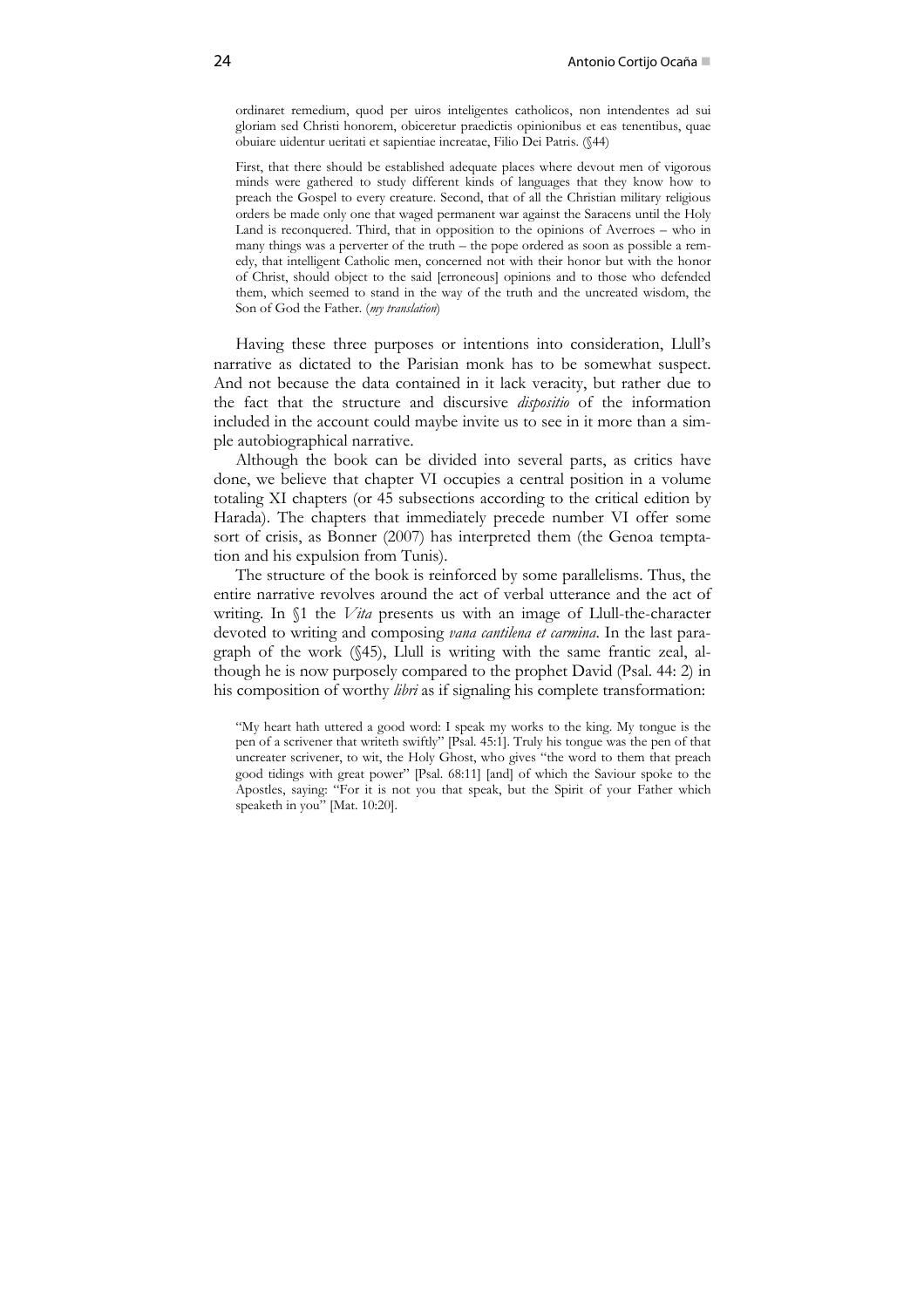Throughout the *Vita* Llull imagines himself as a combination of sinner, pilgrim, hermit, teacher, preacher and spiritual knight. The *Vita*, rewritten by a narrator/author from its original format (that is, the words spoken directly by Llull himself), closely follows the model of hagiographic accounts (see Batllori [1998] for a dissenting opinion), as can be seen in the Catalan version (*Vida coetànea*) from the 15th century which terms Llull *reverend mestra*, while he had been referred to with a simple Raimundus in the Latin text. The narrative point of departure (the book starts *in medias res*) is the so-called Llull's conversion to penitence (*conversio ad poenitentiam*, a sentence with clear Franciscan overtones). Llull experiences a miraculous series of visions that point to his identification with Christ crucified and agonizing on the cross. His meditation on this fact concludes with his decision to preach the gospel (good news) *urbi et orbe*, the true purpose for the justification of his life as disseminator or preacher of God's word. The reality of Majorcan demographics makes it clear to him that he must begin by focusing on the Muslim population at large, the so-called unbelievers or infidels, who surround Christendom on all sides. But language becomes an important issue, as he is not able to reach many of these Arab speakers. He then purchases a slave and learns from him the Arabic language. At the same time he undergoes a process of intellectual formation and preparation in the disciplines of his day, with a focus on logic and philosophy, theology, law, and medicine. Preaching, thus, is a matter of will as much as of intellectual preparation. For Llull clearly sees that he must convince the learned among the Muslims before he can have access to the population of infidels at large:

The Saracens are in such a state that the wise among them do not believe in Mohammed by force of arguments and despise the Koran because he lived a dishonest life. So if one could conduct a long discussion with them and demonstrate the faith through the force of arguments, they would be converted at once. And once converted, they would convert the people. To learn their language does not take much time. (XXVIII; Vega, 2003: 215)

This period of nine years (like the nine months of gestation in a maternal womb) produces a reborn Llull ready to spread the good news of the Christian message everywhere. To be able to realize his way, Llull had to understand first his sinful nature and become a humble pilgrim and a selfeffacing hermit. In addition, he had to abase himself and adopt a meek and submissive attitude when he realized his ignorance. As a consequence, he underwent a difficult learning process. It is representative of this phase of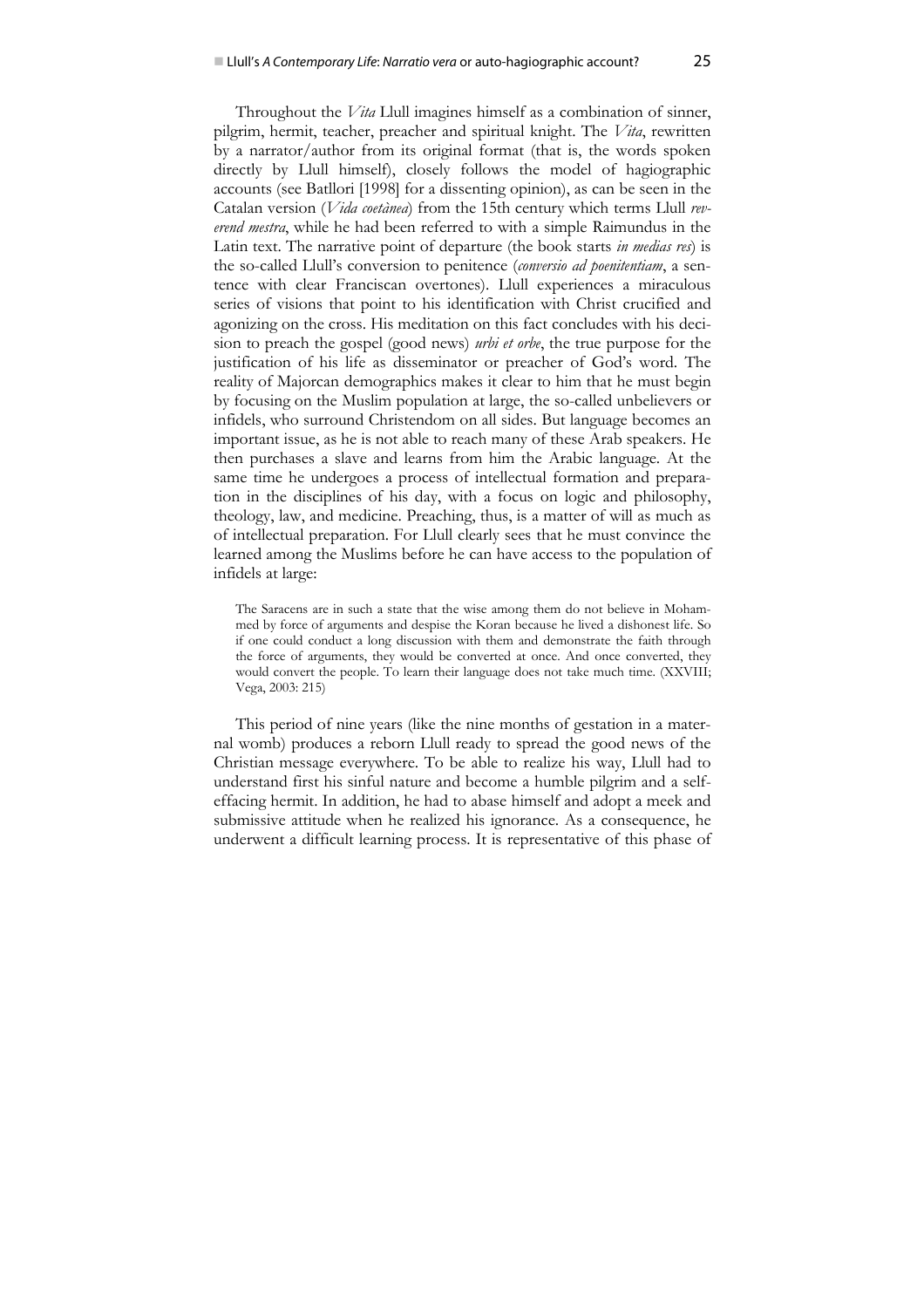humiliation and debasement the fact that he had to seek knowledge precisely from those whom he tried to convert. Thus the death of his slave signals the moment of detachment from his previous ties, his breaking loose from the past after his long *rite de passage*, when he is ready to plunge himself into a life of service and action. In this nine-year period, he goes from infancy to maturity, born anew to a life of sacrifice dedicated to his Lord.

Llull envisions his work as an act of self-effacement and love for Christ and his neighbor. In his *Desconhort*, which can also be analyzed in the context of medieval hagiographic literature (Abrámova, 1998), the Hermit accuses Llull of pride and vainglory, for he doubts God's work and wishes to revert predetermination, attempting to save those that have been condemned by God. Llull responds by affirming his love for Christ, which is a love for humankind:

Since I wish to see Him honored and loved above everything that exists, I complain and lament and am [plunged] in sadness. As you do not know whence my pain comes, you fail to console me or to be of any help. […] Thanks to you, sinners get no better. You show them no charity, whereas God pardons them magnanimously. […] Judging and pardoning are equally present in God, according to the ordering of his virtues. He allows nothing that would diminish his justice. This is why the sinner should be greatly afraid, and why I weep that God is not revered. (XLI–XLIII; Vega, 2003: 218, 219)

The model that Llull has in mind is clearly that of a *miles Christi*, which had been previously defined by him in his *Llibre de l'ordre de cavalleria.* We can remember here that the events recounted by Llull (his visions took place in 1263 when he was over thirty years old) occurred, according to tradition, on January 25, the day when the conversion of St Paul is celebrated (Pasqual I, 33). Llull sees himself as a convert modeled after the greatest Christian conversus, that is St Paul, the same one who envisions his life in the Gospels as a *certamen*, a sort of armed struggle against himself and the enemies of the Lord. In one of his first works, *The Book of the Order* of Chivalry,<sup>1</sup> Llull clearly suggests this by remaking the image of the medie-

1

<sup>1</sup> The *Book of the Order of Chivalry* was written in Catalan by Ramon Llull between 1274 and 1276 and is one of the author's earliest works. After his death, it achieved a wide dissemination throughout Europe in part because it was considered the theoretical manual on knighthood par excellence. The book was written in Catalan for knights who might not have a knowledge of Latin. Llull intended this book to be an agent of reform and change. As Fallows points out, it "emerged out of the climate of spiritual optimism that the monastery [of Miramar] represented, and from beneath the dark cloud of mili-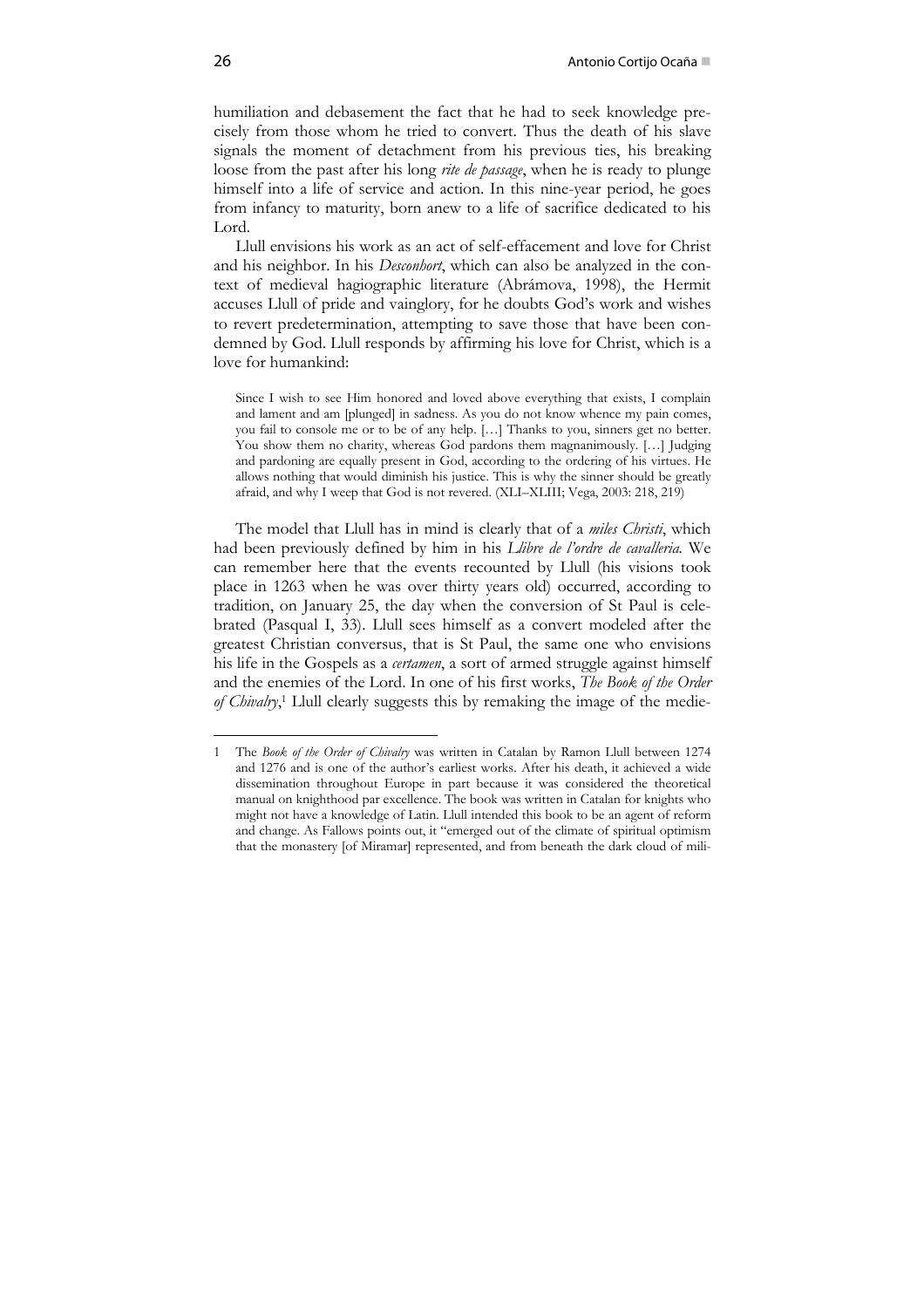val knight into a spiritual force intent on defending and spreading the Christian message. The events of the *Vita* can be summarized as representative of the defense of godly justice (righteousness) operated by Llull throughout his life. Like an armed and wandering knight, he travels in search of adventures in which to prove his and Christ's worth. These adventures involve his preaching, understood as a deed that involves peril and possibly death. In addition, his jousting is of an intellectual nature (although jousting nonetheless), be it with potentates and prelates, or with learned Muslims in intellectual *disputationes*. In sum, Llull depicts himself in the *Vita* as pilgrim, traveler, preacher, etc., and all those types find an ultimate superior meaning in the image/symbol of the knight. In this regard, the mentions in his narrative to the order of the Knights Templar and Jacques de Molay (IX), or his request to the community of Pisa to found an order of knights to go to the Holy Land, fit well with this general intention of extolling spiritual and temporal knighthood in the *Vita* (§42). This is even reinforced by the three final requests that he plans to submit to the Council of Vienne (§44; see *supra*).

The image of the old knight who retires to a forest in *The Book of the Order of Chivalry* to reflect upon the world has obvious autobiographical tones that can be compared with the image of Llull-the-old-man of his *Vita*:

It came to happen that in a certain country a wise knight – who had upheld his Order of Chivalry for a long time with the nobility and strength of his great courage and whose knowledge and good fortune had preserved him in the honor of Chivalry through wars, tournaments, assaults and battles – decided to lead an eremitic life once he realized that his days were numbered and that because of old age he lacked natural strength to wield arms [any longer]. Thus he took leave of his possessions, which he bequeathed to his children, and made his abode in a great forest, abundant in water and fruit, forsaking this world, so that his body, frail because of old age, would not be an

 taristic and chivalric malaise that had cast its gloomy shadow over the failures of the recent crusade [III Crusade] in the East and hung ominously over the hiatus in the Reconquista in the West" (Llull / Fallows, 2013: 2). Johnston (1996) conceives of the *Llibre de l'orde de cavalleria* as a spiritual allegory intended to reform the Order of Chivalry as well as the knights themselves, assigning symbolic meaning to armour and weaponry. A similar point of view is adopted by Fallows, although he also strives to place the work within the political and religious context surrounding the II and III Crusades and the *Reconquista*. See my edition and translation of the *Llibre de l'ordre de cavalleria* (Llull / Cortijo Ocaña, 2015), as well as my edition and translation of Llull's *Vita coetània* (Llull / Cortijo Ocaña, 2017) for an abridged version of some of the notes contained in this article.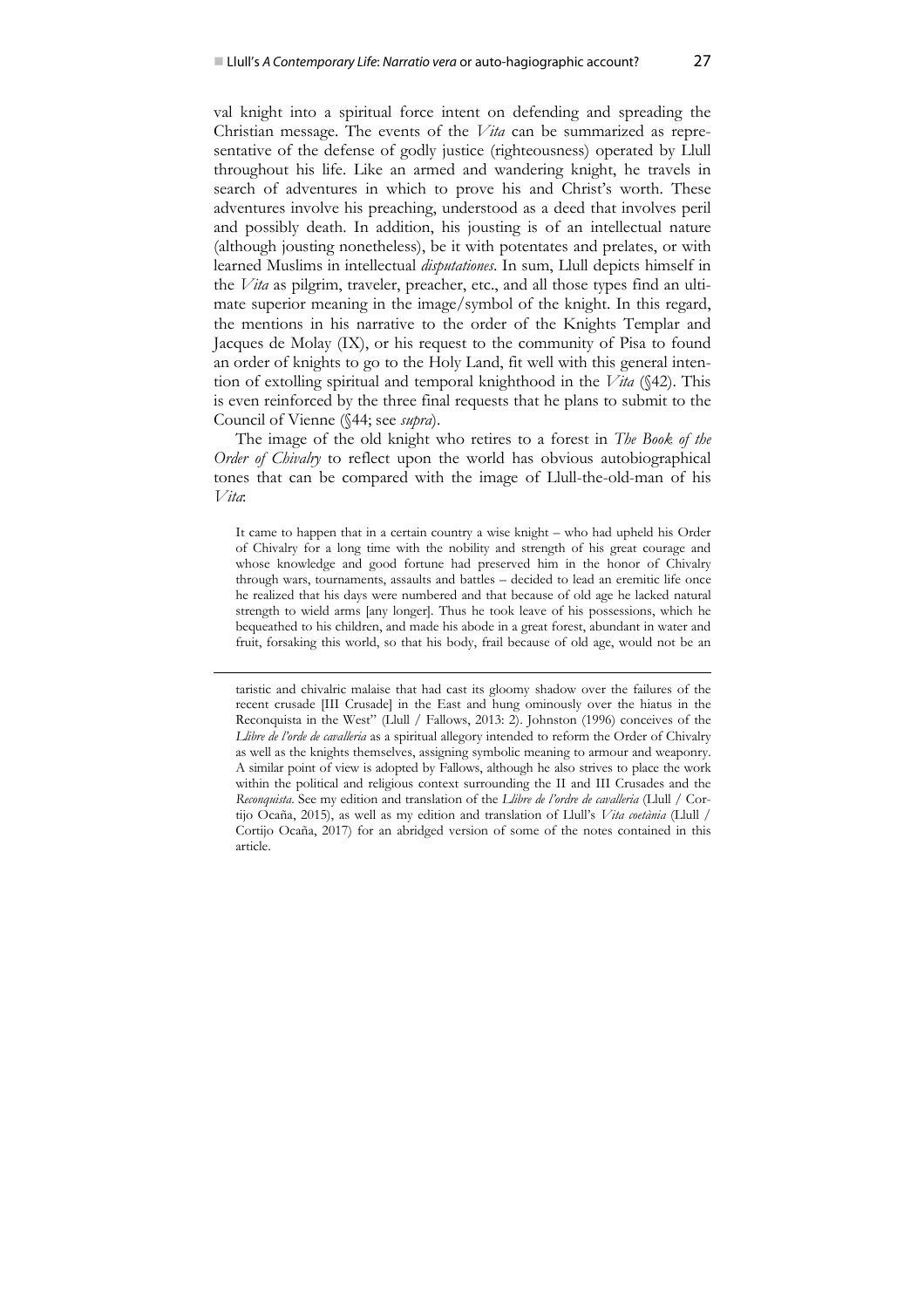occasion for dishonoring him in those things where his wisdom and good fortune had brought him honor for so long. And so the knight reflected upon death and upon the transit from this world to the next, and he understood the everlasting sentence that he would [eventually] come to. (2)

The knight is visited by a novel squire who wants to be dubbed a knight. As the two engage in conversation, the knight-hermit lets his young companion know that he has a book that explains all things necessary to understand the Order of Chivalry, the first step that must be taken before devoting one's life to knighthood:

—My good friend – said the knight – the Rule and the Order of chivalry is contained in this book which I sometimes read so that it will make me remember the gracious mercy that the Lord has shown me in this world, for I have honored and upheld the Order of Chivalry with all my might. For just as Chivalry offers the knight all that pertains to him, so the knight must also give all his strength to honor Chivalry. (Prologue 9)

It is not difficult to envision here a Llull who imagines himself as a knight of Christ, *miles Christi*. As he explains to the novel knight in the aforementioned book, the lack of charity, loyalty, justice, and truth in the world prompted the creation of a group of people intent on restoring them:

Charity, loyalty, justice and truth were once lacking in the world. Enmity, disloyalty and falsehood came into being and as a result error and confusion were born amongst the people of God, who were created so that the Lord be loved, known, honored, served and feared by man. In the beginning, when contempt for justice had come into the world because of the weakening of charity, it became necessary that justice be restored again to its honor by means of fear. The people were divided into groups of a thousand and one man was chosen and selected from every thousand – the most kind, wise, loyal, strong, with the noblest soul, the most knowledgeable and with the best manners of them all.  $(I, 1-2)$ 

The second element to consider in analyzing *The Book of the Order of Chivalry* is the many references that appear in it to the conversion of the infidels. We must bear in mind that the *conversio ad poenitentiam* which signaled Llull's renunciation of his former self is paralleled by the divine call experience during his visions which prompted him towards procuring this same conversion in others (the infidels), thus giving meaning within a coherent narrative to his proselityzing endeavors. For Llull, knighthood consists of defending the Catholic Faith and conquering the infidels who are intent upon destroying the Church. Because the noblest offices in the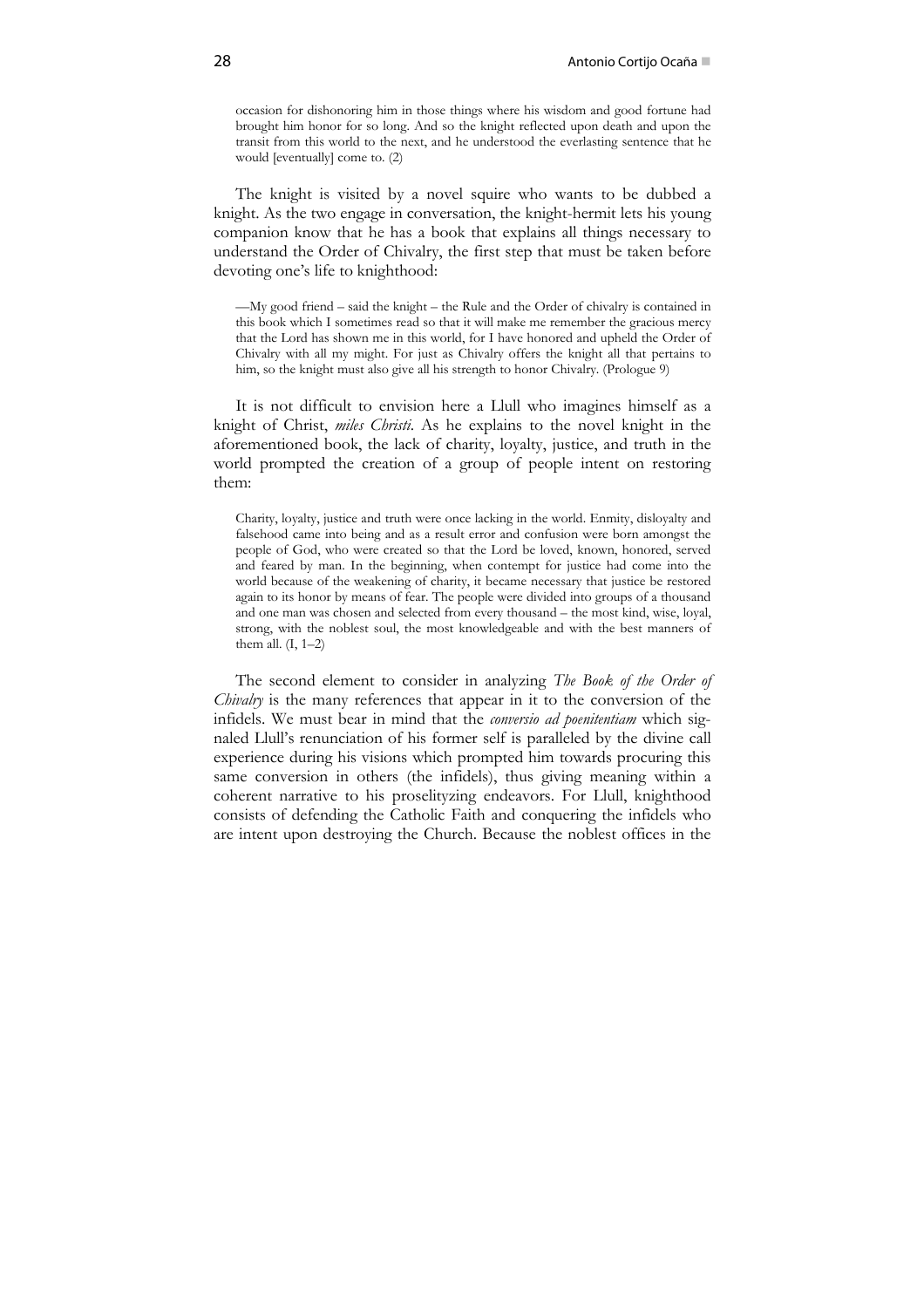world are those of cleric and knight, there should be the greatest friendship between them, as well as respect and love among all the Orders.

Thus, just as God our Lord has chosen clerics to defend the Holy Faith through the Sacred Scriptures and reason, preaching the faith to the infidels with such great charity that they are willing to die for it, likewise the God of glory has chosen the knights to defeat and subject heathens by the strength of their arms, for they contrive every day to destroy the Holy Church. Therefore, God honors knights in this world and in the one to come, for they are defenders and upholders of the office of God and of the faith by which we will attain salvation. (II, 2)

The *Book of the Order of Chivalry* seems to be an *amplification* of chapter 112 of the *Book of Contemplation* in God from which it borrows verbatim several passages and expressions. Although the latter seems to focus on the criticism of evil knights, in the final paragraph Llull clearly identifies the value of real chivalry as a profession that protects man from the world, the flesh and the devil by arming him with the weapons of virtue. Llull devotes his little treatise or doctrinal handbook to the definition of the duties of a perfect knight, that is the religious and moral values that one should ascribe to the practice of knighthood. In addition, he is also interested in delving into the religious and moral aspects of chivalry as well as in trying to reform this institution (Carreras y Artau, 1934; Costa, 1997). His intention is to join together the concepts of Church and Chivalry and to construct a personal ethics based on the Christian faith. The book, didactic and moral in nature, examines the origin and nobility of chivalry and the ethical foundation of the knight's profession, which ultimately lies in the defense of the Christian faith. Knighthood, as Llull defines it (VII, 1), is an honorable profession and essential for the government of the world.

Ramon Llull proposes a moral reform of chivalry (fidelity to the monarchy, the defense of the faith, and respect towards the lower estates of society) which can be seen from his contemporary writings on this matter, thus compensating for the scant enthusiasm towards the military estate presented in Chapter 112 of the Book of Contemplation, devoted to the comparison of 'celestial chivalry', which was open to the works of the spirit, with 'earthly chivalry', which was busy with political, military and social tasks. (*Centre de Documentació Ramon Llull*)

For Llull chivalry is an all-encompassing term that does not refer exclusively to the militaristic activity involved in defending society. In John of Salisbury's words (1120–1180), the *bellatores* had a duty "to protect the Church, to attack infidelity, to reverence the priesthood, to protect the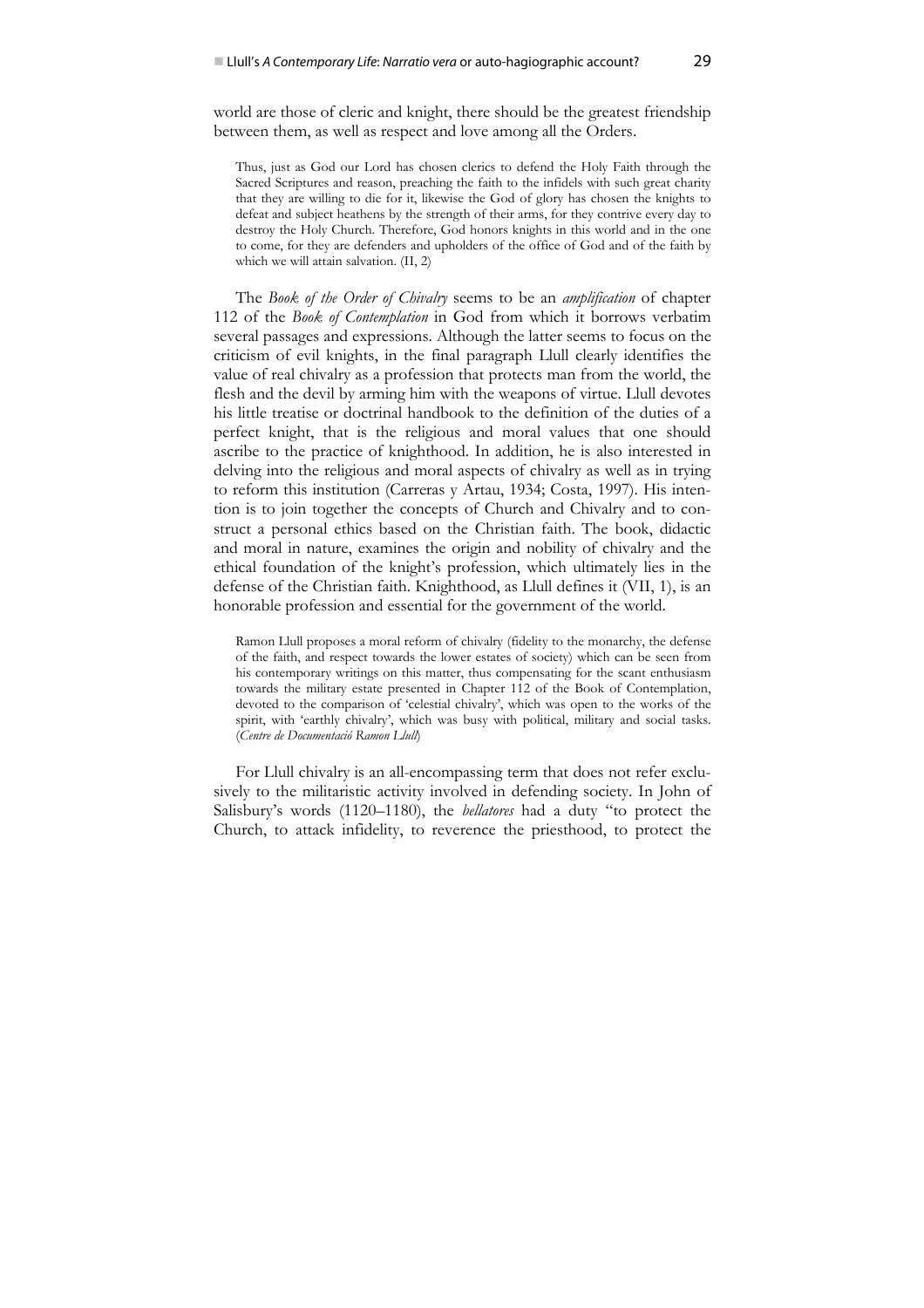poor, to keep the peace, to shed one's blood, and, if necessary, to lay down one's life for one's brethren" (*Policraticus* II, 23). In this society organized for war, as Powers (1988) and Lourie (1966) have called this period of time, the knight not only had a defensive but an exemplary function. According to Llull, the Order of Chivalry had the moral obligation of maintaining unity within its ranks and against the religious enemy, preserving a form of communal concordia for Christian medieval society. The essence of knighthood was based on a concept of struggle and war that implied total dedication to the military effort. The knight's unremitting perseverance in his *militia*, that is his defense of the Christian faith and of the meek and invalid, was paralleled by his tenaciousness when fighting vice within himself. The *Book of the Order of Chivalry* in fact defines the office of the knight as an ideal struggle between the virtues, envisioned as the knight's weapons, against the vices on the road to salvation. The knight's *militia*, then, is to be exercised inwardly as much as outwardly, in the spiritual and temporal spheres. In this the knight is not different from clerics, who in fact were usually referred to as *milites Christi* (Christ's soldiers). Both the attitude of the religious person and that of a knight were in turn based on a concept of life as a military exercise. As Serés (1991) and Cortijo (in Llull / Cortijo, 2015) have pointed out, the concept of *militia vitae* (militant/-ary life) has both a philosophical and a biblical origin. Seneca tells Lucilium that "vivere militare est" (to live is to fight) (Epist. XCVI). Job reminds us that "militia est vita hominis super terram" (man's life on earth is nothing but fighting) (8:1). St Paul refers to his life of struggle, both spiritually and physically, as "bonum certamen certavi, cursum consummavi, fidem servavi" (I fought the good fight, I finished the race, I kept my faith) (2 Timoth. 4:7). Underlying this concept, man's life is conceived as a metaphoric *palaestra* (Greek wrestling school) where he is trained as an athlete. Man's militant attitude and *athleticism* must be both spiritual and temporal, as remarked upon by Llull when affirming that the office of the cleric is in accord with the office of the knight:

Everything that the priest has donned in order to sing mass carries a meaning appropriate to his office, and since the office of the cleric and that of the knight are in accord with each other, for this reason the Order of Chivalry requires that everything that the knight requires in order to practice his office has some meaning that manifests the nobility of the Order of Chivalry. (IV.1)

Man's life as struggle or *militia* must be regulated by two complementary virtues, just wrath and love (two of man's passions), which in turn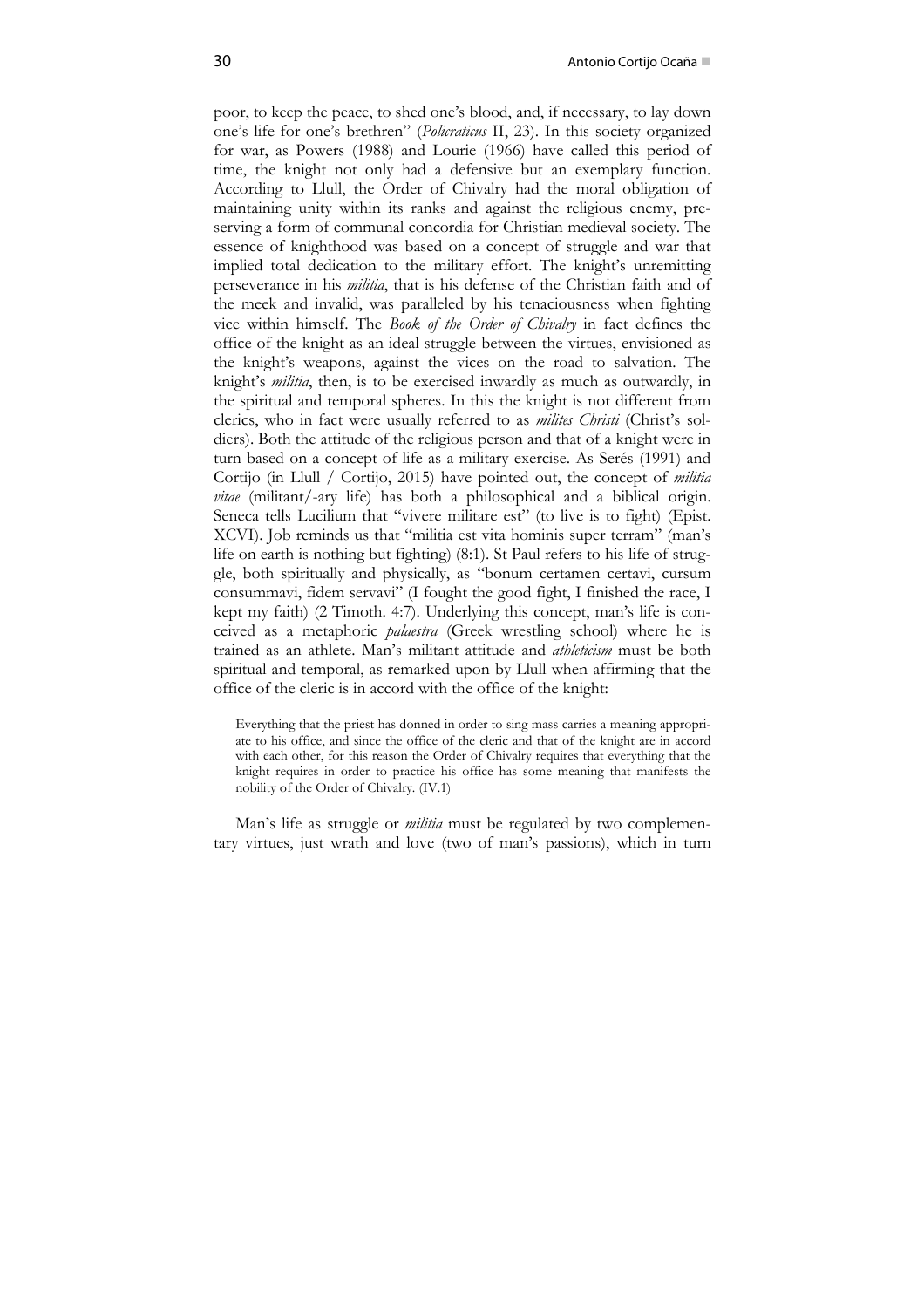must always act respectively in conjunction with justice and reason. Just wrath is a virtue that prompts men to strive in their exercise of *militia*. When allied with prudence and reason, it helps men in their dealings with Fortune. This means, as pointed out by Serés (1991: 47–48),

the defense of the individual's capability – by using all his faculties, virtues, and human virtues (theological, cardinal, and natural or "organic", including the *irascibilis*) to face the undetermined; [it also means] the defense of free will, which, together with a virtuous behavior and endowed with the necessary means, must not fear Fortune's upheavals and must even deny its very existence.

As Llull defines this concept in II.35 et ss., chivalry assumes the fact that peace and justice must ultimately concord with each other:

If justice and peace were opposites, then Chivalry, which concords with justice, would be the opposite of peace. And if this is so, then those knights who are the enemies of peace and love war and its calamities are [true] knights, and those who pacify the people and avoid calamities are unjust and against Chivalry.

In fact, he had also made a similar point in ch. 112.2 and 5 of his *Book of Contemplation* in God when he expressed that it behooves knights to love peace more than war. This complementary relationship between those two apparently-opposite virtues brings about *concordia*, a proportionate harmony that becomes the ultimate goal of moral virtue and rejects in equal proportion excess and deficiency. In the same way as love and war (*bellum* and *amor*) are sides of the same coin, the knight and the cleric must constantly strive for this balancing equilibrium that can be jeopardized if knights develop warring tendencies:

For just as in the beginning the office of the knight consisted of making peace among men with the force of arms, consequently if the knights of today, who are prone to warring and are unjust, are not in the Order of Chivalry nor profess properly the office of the knight, where is then Chivalry and who and how many are those who are in its Order?

Love and just wrath are intertwined in this conceptualization of the ultimate goal of society and the individual and highlight an ultimate desire for peace and rest (*quies*). This ideal must be achieved though the exercise of perseverance, constancy, sacrifice, valor, and persistence. *Rest* is achieved through the final vanquishing of sin, that is through the internal and external enemies of man himself. For this purpose,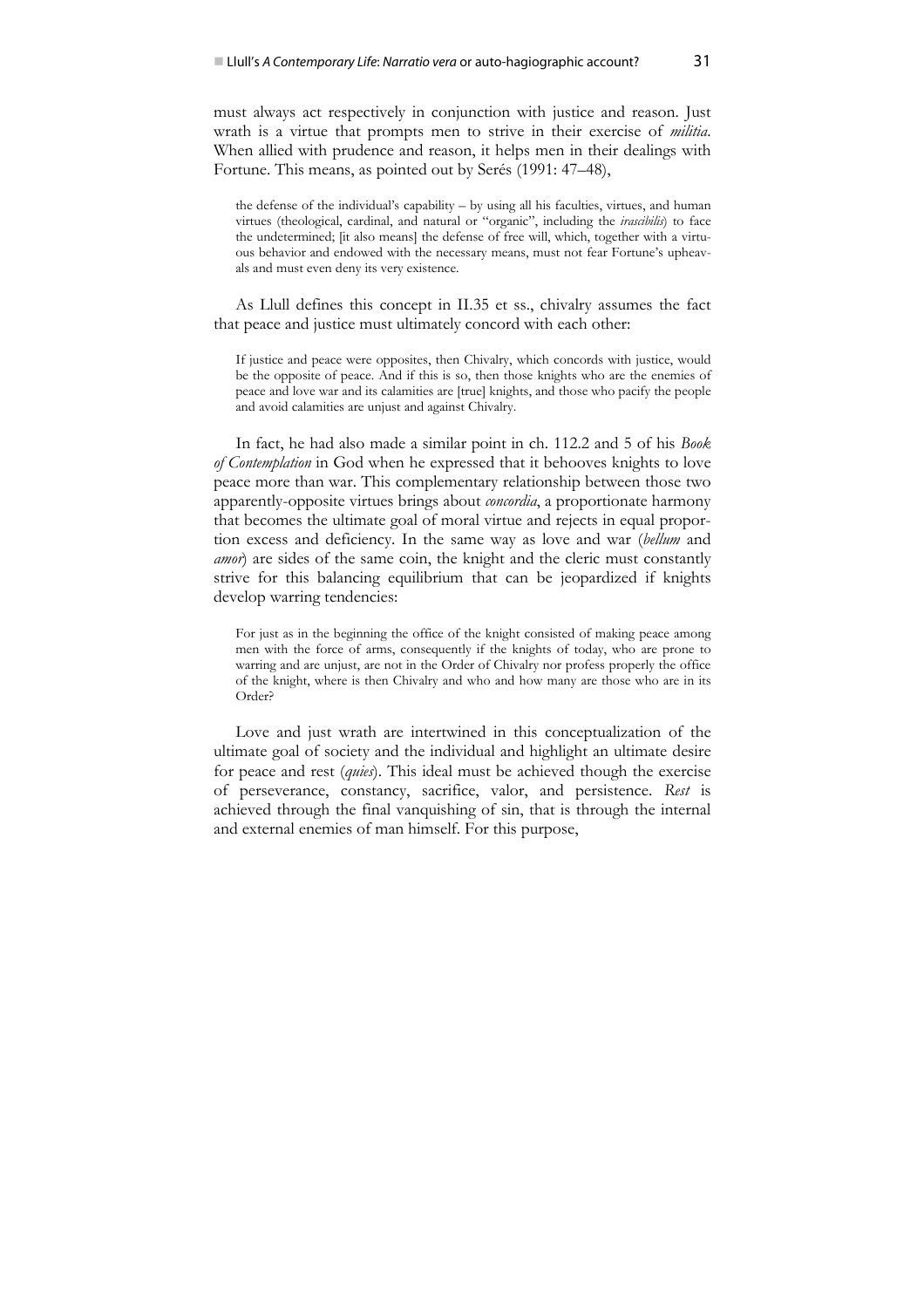the knight is given a sword made in the shape of a cross to signify that just as our Lord Jesus Christ defeated on the Cross the death into which we had fallen because of our father Adam's sin, in the same way the knight must defeat and destroy with his sword the enemies of the Cross. And just as the sword cuts with both edges, and in like manner Chivalry exists in order to defend justice, which consists of giving to each one its right, therefore the knight's sword signifies that he should uphold Chivalry and justice with the sword. (V.2)

The knight represents the embodiment of man's effort in his attempt to achieve everlasting rest with his Creator, a mission that has spiritual as well as temporal connotations. Man must battle with himself and with the world. In doing so, he remains in a state of permanent *certamen* (struggle) or constant state of anxiety as he strives to overcome his moral infirmity. In addition, the Pentecostal feast which marks the pivotal point in Llull's conversion, when he is sick and doubtful in Genoa and experiences a new vision that points him in the direction of *perseverance* and *persistence*, is a constant reminder throughout the text of the *Vita* for the insightful and careful reader. The high prelates and priests that will attend the Council of Vienne could have clearly identified the main message of Llull's narrative: in the same way that Llull strove to continue his struggle on the path of *faith* and *persistence*, they must have confidence in God and in God's servant, Llull himself, by showing him all the support he requires.

The time span between the writing of *The Book of the Order of Chivalry* and the *Vita* represents nearly the entirety of Llull's life span. The two works, separated by some thirty-five years, insist on the need to reach the Muslim population through a crusading effort which is both military and spiritual. The sermon *ad extra* which is *The Book of the Order of Chivalry* gives way in the *Vita* to an autobiography conceived of as an exemplum of the chivalric endeavors which the first book extolls and calls for. Like St Paul says in the Bible, this vital process is nothing but an arduous *certamen*, a struggle against the outside enemies of the faith and against oneself. The *Vita* as hagiographic discourse represents the embodiment of an ideal: to defend the Tower of Faith as represented in Miniatures V and VI of the *Breviculum*. During the Pentecostal episode which represents the central point of the narrative (chapters V and VI), Llull hears the hymn *Veni Creator*. At the end of the *Vita* we seem to remain in rapture listening to the last echoes of the verses of this hymn where the poet expresses his confidence in God to strengthen his faith, to guide his mind with his light and to inflame his heart with love: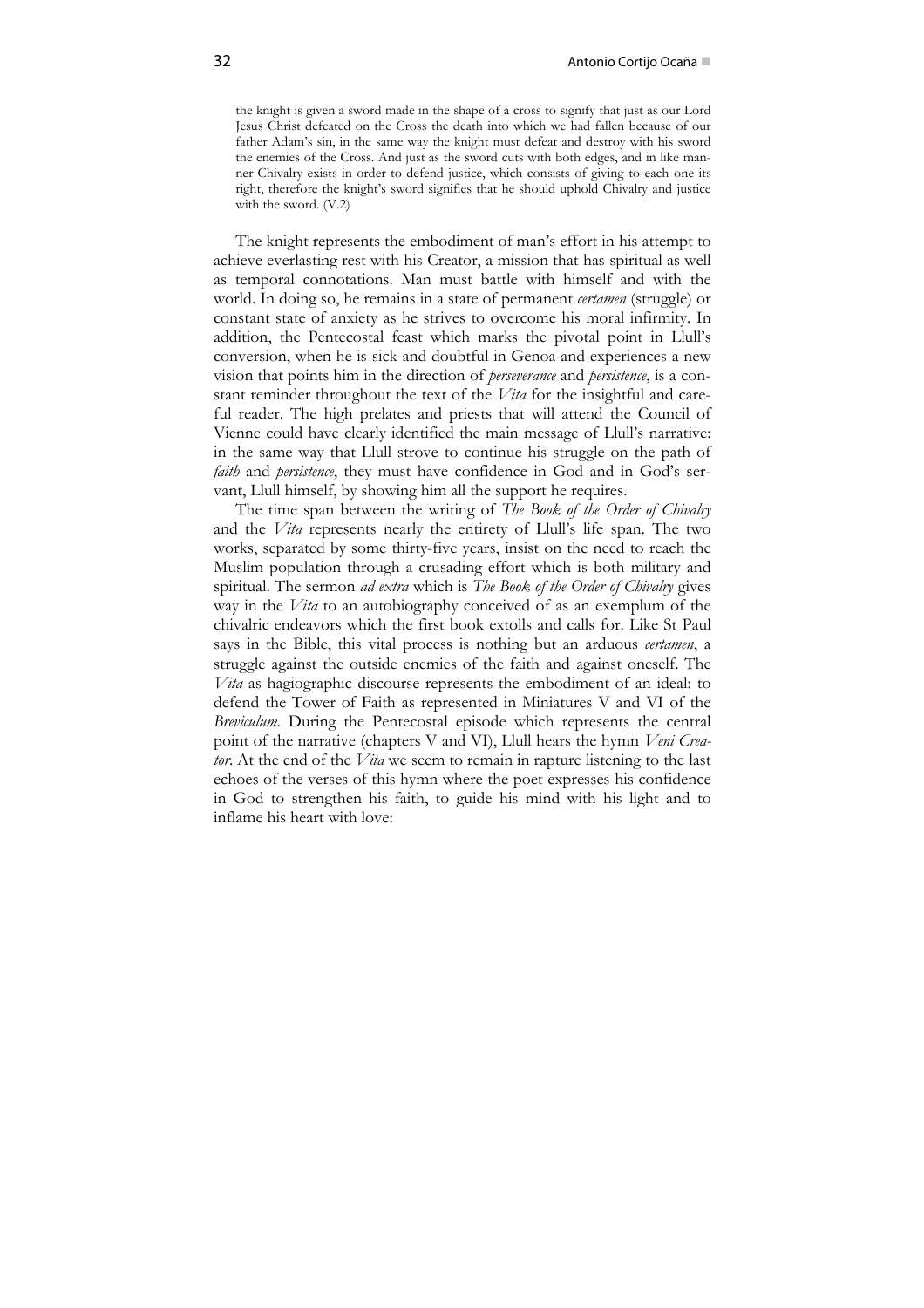Accende lumen sensibus, Infunde amorem cordibus, Infirma nostri corporis Virtute firmans perpeti.

## ■ Works cited

- Abrámova, Marina A. (1998): «*Lo Desconhort* de Ramon Llull en el context de la literatura hagiogràfica i autobiogràfica medieval», in: Mas i Vives, Joan / Miralles i Montserrat, Joan / Rosselló Bover, Pere (eds.): *Actes de l'onzè Col∙loqui internacional de Llengua i Literatura Catalanes*. Palma (Mallorca), 8–12 de setembre de 1998, Barcelona: Publicacions de l'Abadia de Montserrat, vol. I, 124–143.
- Batllori, Miquel (1998): *Ramon Llull en el món del seu temps*, Barcelona: Rafael Dalmau.
- *Biblia* [Vulgata]; Colunga, Alberto / Turrado, Lorenzo (eds.) (1961). Madrid: BAC.
- Bonner, Anthony (2007): *The Art and Logic of Ramon Llull: A User's Guide*, Leiden: Brill.
- Bové, Salvador (1915): «La vida coetània segons lo ms. del Museu Britànich», *Butlletí de la Reial Acadèmia de Bones Lletres de Barcelona* 8, 89–101.
- *Breviculum*. XII Miniatures. Yanis Dambergs (tr.), <http://lullianarts.nar pan.net/miniatures/index.htm> [11.12.2017].
- Carreras y Artau, Tomás (1934): «L'espirit cavalleresc en la producció lul∙liana», *La Nostra Terra. Mallorca* 7, 381–389.
- *Centre de Documentació Ramon Llull*. <http://quisestlullus.narpan.net/eng/ 75\_cav\_eng.html> [3.8.2017].
- Costa, Ricardo da (1997): «Ramon Llull (1232–1316) e o modelo cavaleiresco ibérico: el Libro del Orden de la Caballería», *Medievalia. Textos e Estudos* 11–12, 231–252.
- Johnston, Mark D. (1996): *The Evangelical Rhetoric of Ramon Llull. Lay Learning & Piety in the Christian West Around 1300*, Oxford: OUP.
- Llull, Ramon / Cortijo Ocaña, Antonio (ed. & tr.) (2015): *The Book of the Order of Chivalry / Llibre de l'Ordre de Cavalleria / Libro de la Orden de Caballería*, Amsterdam / Philadelphia: Benjamins (IVITRA Research in Linguistics and Literature; 8).